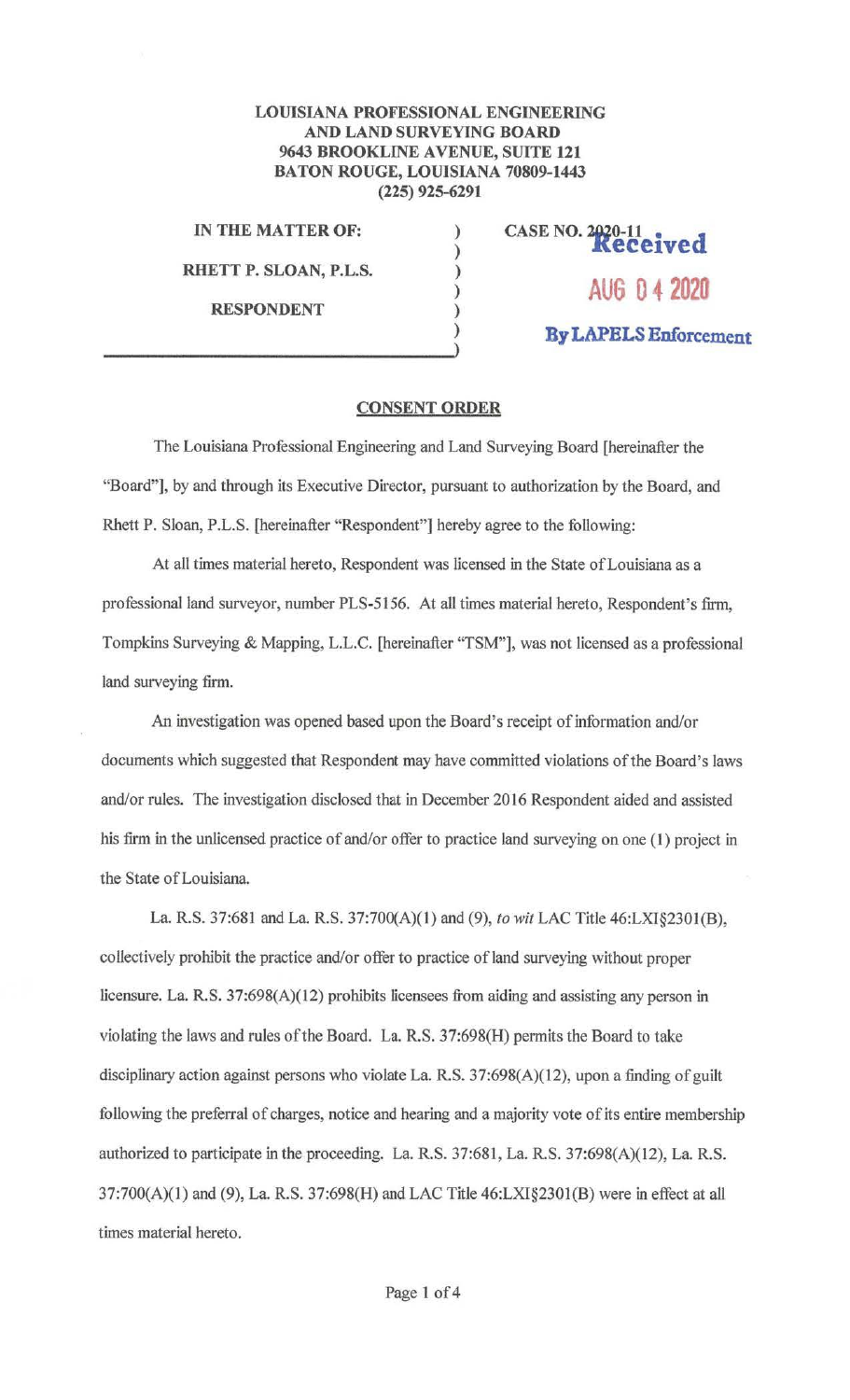It is undisputed that **(a)** at all times material hereto, Respondent was an employee ofTSM, **(b)** TSM was not licensed as a professional land surveying firm in State of Louisiana, and (c) in December 2016 Respondent aided and assisted his firm in the unlicensed practice of land surveying on one (1) project in Louisiana.

By letter dated July 21, 2020 the Board gave notice to Respondent that it was considering the preferra1 of charges against Respondent on the grounds that Respondent may have violated La. R.S. 37:698(A)(12), relative to aiding and assisting his firm in the unlicensed practice of land surveying in Louisiana.

Wishing to dispense with the need for further disciplinary action and to conclude the instant proceeding without further delay and expense, for the purpose of this proceeding only, Respondent and the Board do hereby enter into this Consent Order, in which Respondent of his own free will consents to the issuance of a Consent Order by the Board, wherein Respondent agrees to **(a)** pay a fine of Five Hundred and No/100 (\$500.00) Dollars, **(b)** pay administrative costs of One Hundred Seventy-Eight and 27 / 100 (\$178.27) Dollars, ( **c)** successfully complete the Board's online Louisiana Laws and Rules Quiz, **(d)** successfully complete the Board's online Louisiana Professionalism and Ethics Quiz, and **(e)** the publication of this Consent Order on the Board's website and a summary of this matter in the Board's official journal, the *Louisiana Engineer and Surveyor Journal,* and the reporting of this matter to the National Council of Examiners for Engineering and Surveying (NCEES), identifying Respondent by name.

Respondent admits that his conduct as set forth above constitutes violations of the above referenced laws and/or rules as stated herein. Respondent acknowledges awareness of said laws and/or rules and states that he will comply with all applicable laws and rules henceforth. Respondent has been advised of his right to informal conference, to be represented by counsel before the Board and/or to appear at any hearing personally or by counsel and present witnesses and evidence in his own behalf, he hereby waives this right and his right to appeal, and he states affirmatively that he has been afforded all administrative remedies due him under the law. Respondent further acknowledges awareness of the fact that the signed original ofthis Consent Order will remain in the custody of the Board as a public record and will be made available for public inspection and copying upon request.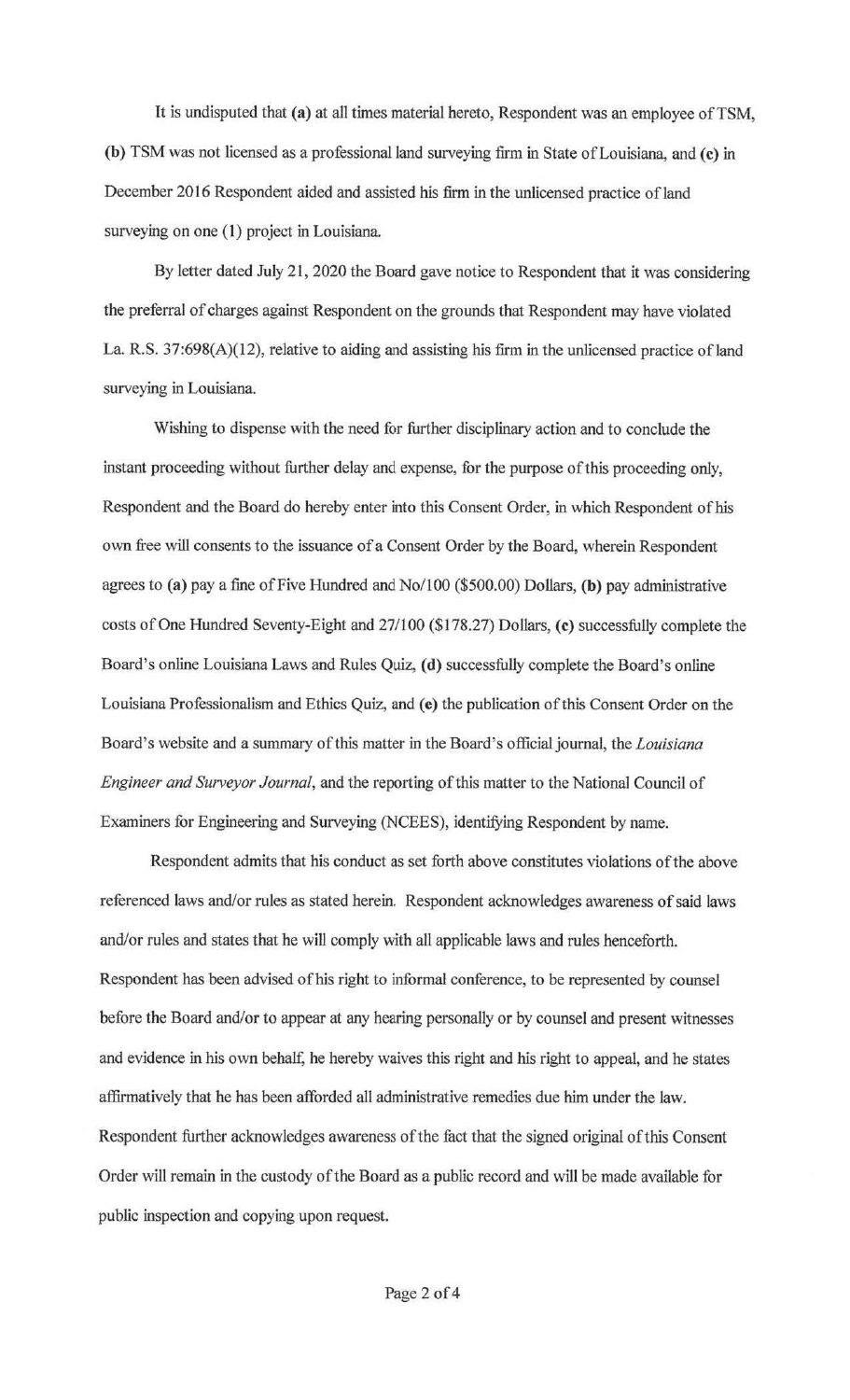Therefore, in consideration of the foregoing and by signing this Consent Order, Respondent does hereby waive his right to informal conference, to a hearing before the Board, to the presenting of evidence and witnesses on his behalf, to Findings of Fact and Conclusions of Law in this case, and to judicial review of this Consent Order.

Respondent hereby represents that (a) he fully understands the meaning and intent of this Consent Order, including but not limited to its final and binding effect, **(b)** he has voluntarily entered into this Consent Order and that no other promise or agreement of any kind has been made to or with it by any person whatsoever to cause the execution of this instrument and **(c)** the sanctions set forth in this Consent Order do not prevent the Board from taking further disciplinary or enforcement action against Respondent on matters not specifically addressed in this Consent Order.

WHEREFORE, the Louisiana Professional Engineering and Land Surveying Board and Respondent agree that:

1. Respondent shall pay a fine of Five Hundred and No/100 (\$500.00) DoIJars, which shall be tendered to the Board by certified check payable to the Board, due upon the signing of this Consent Order; and

2. Respondent shall pay administrative costs of One Hundred Seventy-Eight and 27 /100 (\$178.27) Dollars, which shall be tendered to the Board by certified check payable to the Board, due upon the signing of this Consent Order; and

3. Respondent shall successfully complete the Board's online Louisiana Laws and Rules Quiz with a score of 90% or higher and return it to the Board within sixty (60) days of the effective date of this Consent Order; and

4. Respondent shall successfully complete the Board's online Louisiana Professionalism and Ethics Quiz with a score of 90% or higher and return it to the Board within sixty (60) days of the effective date of this Consent Order; and

5. This Consent Order shall be published on the Board's website and a summary of this matter shall be printed in the officialjoumal of the Board, the *Louisiana Engineer and Surveyor Journal,* and reported to the National Council of Examiners for Engineering and Surveying (NCEES), identifying Respondent by name; and